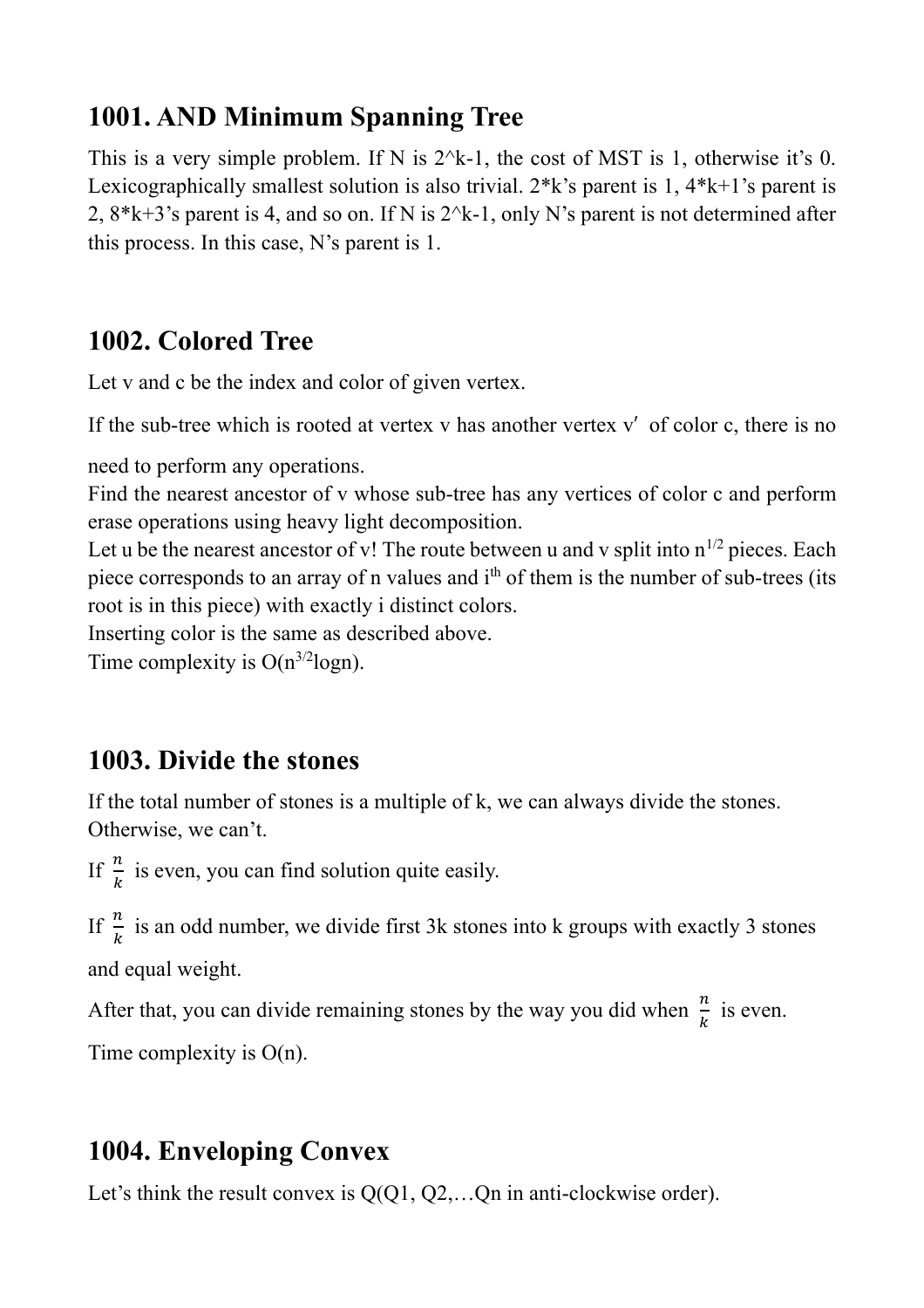Then every point q1, q2, ... qm must be on the left side of every line  $QiQi+1.(i =$  $1,2,...n$ ,  $On+1 = O(1)$ 

For every line QiQi+1, we get a point Ti (Ti is one of  $q1,q2,... qm$ ) satisfies that all  $qi$ is on the left side of  $QiQi+1$  if and only if Ti is on the left side of  $QiQi+1$ .

Then by using binary search algorithm, we check if there is a point on the left side of all lines (Qi –ans\* Ti, Qi+1 –ans\* Ti)  $(i = 1, 2, ... n)$ .

You must consider the inversed polygon of P.

So the time complexity is  $O(2 * n * Log(Precision) + m * log(m))$ .

### **1005. Good Numbers**

It can be solved by dynamic programming. Let us calculate the numbers such that the remainder modulo P are s, and the occurrence of the 8 digits modulo 3 are t\_0,

t 1, …, t 7 respectively. Let's denote it as f[K][s][t], here

t=t  $7*3^{\sim}7$ +t  $6*3^{\sim}6+...+t$   $0*3^{\sim}0$ . Then the answer is f[K][0][0].

We can easily derive all  $f[2*K][s][t]$  from all  $f[K][i][i]$  by  $3^{\wedge}16*P*P$ , so this task can be done simply by  $O(3^{4}16*P*P*log(K))$ . But it's too slow, it will receive time limit exceeded verdict. The key point of this problem is to reduce the complexity of the convolution\* of 2 arrays with size N.

For every two ternary numbers  $x=x_7*3^2+x_6*3^6+\ldots+x_0*3^0$ , y=y\_7\*3^7+y\_6\*3^6+…+y\_0\*3^0, let's define g(x,y)=((x\_7+y\_7)mod3) \*3^7+((x\_6+y\_6)mod3)\*3^6+…+((x\_0+y\_0)mod3)\*3^0.

Then we must compute c[i] =  $\sum_{g(j,k)=i, 0\leq j,k\leq 6561} a[j] * b[k]$ , for every i<6561.

MOD=1e9+9 is  $3*k+1$  type prime number, it can be solved by  $O(N\log(N))$  time(here  $N = 3^8$ ), like binary case(this is ternary case).

So we can reduce total time complexity  $O(T^*3^8P^*P^*log(K))$ .

#### **1006. Horse**

This problem is separated into two sub-problems. First sub-problem: Select M trees – p1, p2, p3, ...pM. And maximize the sum of  $h_{pi}$ <sup>\*</sup> (n -  $p_i$  + 1). This can be solved in O(MN) Secondary sub-problem: Split N trees into at most  $K + 1$  segments. Suppose that the weight of a segment is the sum of  $h_L + (h_L + h_{L+1}) + ... (h_{L+1} + h_{L+1})$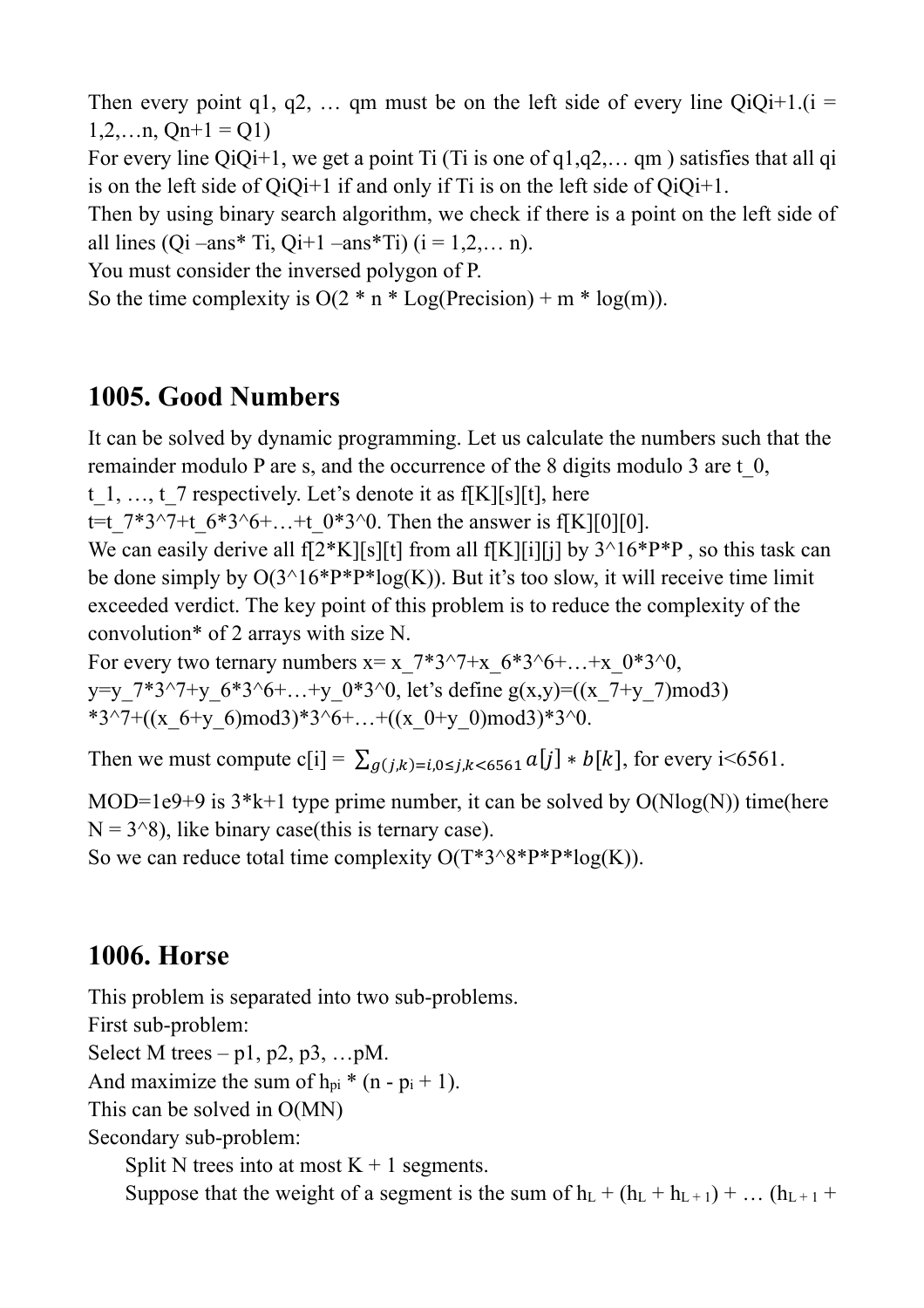$h_{L+2} + ... + h_R$ : here L is the left of the segment and R is the right of the segment. And minimize the sum of weight of all segments.

This can be solved in O(KN) using speeding up dynamic programming.

So final answer is ANS1 - ANS2.

Totally this problem is solved in  $O((M + K) * N)$ .

## **1007. Just an Old Puzzle**

The solution consists of three steps.

At first you have to match the numbers 1, 2, 3 and 4.

To match these numbers, we only need the positions of 1, 2, 3, 4 and empty grid.

So the total number of possible states are P  $16^{\circ}5=524160$ .

You can use BFS or any algorithms to find it.

Next, you have to match the numbers 5, 6, 7 and 8.

And at last, you have to match the numbers  $9\neg 15$ .

The total possible statuses are  $8! = 40320$ .

You can check if you could find the solution by checking the parity of inversion number of input permutation.

You can easily prove that in first step, the maximum distance to target status are 46. By using similar way, you can prove that you can match the grid in 120 moves.

# **1008. K-th Closest Distance**

Using segment tree, we can find the number of values smaller than p in [L, R] within  $O(log(n)).$ 

So by using binary search method, we can find the answer in  $O(log(n)^2)$  time.

Total time complexity is  $O(N \log(N) + O \log(N)^{2})$ .

# **1009. Linear Functions**

A\_i+t\*B\_i mod P = A\_i+t\*B\_i-k\_t\*P, here k\_t =  $[(A_1 + t*B_1)/P]$ .

If we mark all t, k  $\forall$ k {t-1}, we can solve the task in O(sum {i=1}^{N}{K/P\*B\_i}) time. With probability  $1/2$ ,  $B$   $i>=P/2$ , and in this case, it spends a lot of time. So in such cases, if we use A\_i+t\*B\_i mod P = A\_i-t\*(P-B\_i) mod P, we can improve the solution 2x faster. But it's too slow yet. Let's introduce some parameter  $G=O(\sqrt{sqrt(n)})$ , and then define b  $i = min\{j=1\}^{\wedge}\{G\}\{min(B_i^*j \mod P, (P-B_i)^*j \mod P)\}\.$  Also let's denote the optimal j as g\_i, i.e. b\_i=min(B\_i\*g\_i mod P, (P-B\_i)\*g\_i mod P). Then we split the array into G groups by g\_i. Also in each group, we split t by